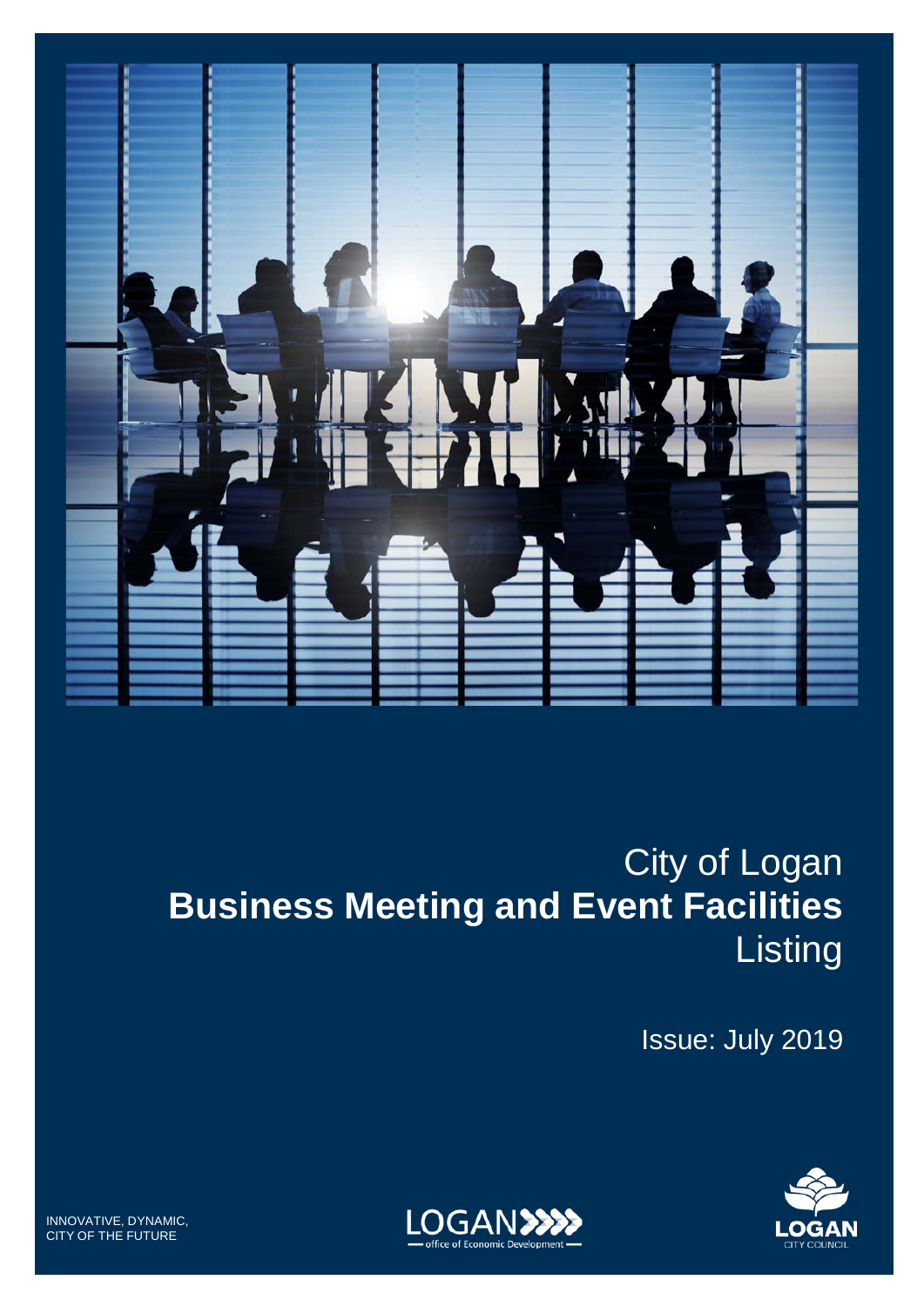

**This publication provides a list of meeting and event facilities available for hire in the City of Logan.**

**The facilities are listed by suburb and venue name, address, contact, website address and capacity details are also included. For further information on audio visual and other capabilities, please contact the venue directly.**

**If your venue is not included in this list and/or you wish to advise of any further information or corrections, please contact the Logan Office of Economic Development on:-**

**Tel: 07 3412 4888**

**Email[: loed@logan.qld.gov.au](mailto:loed@logan.qld.gov.au)**

**We hope to see you in soon in the City of Logan.**

#### **Disclaimer**

The Business Meeting and Event Facilities Listing is provided for information purposes only. Council does not endorse any business, facility or organisations therein.

While every effort is made to ensure the listing is current and up to date, Council takes no responsibility for the accuracy of the listings.

The following steps should be taken (in order) to rectify any inaccuracies:

- 1. If you are the listing provider, contact the Logan Office of Economic Development to update your listing.
- 2. If you are not the listing provider, contact the listing provider by phone or email supplied in the listing.
- 3. If contact cannot be made with the listing provider, contact the Logan Office of Economic Development.

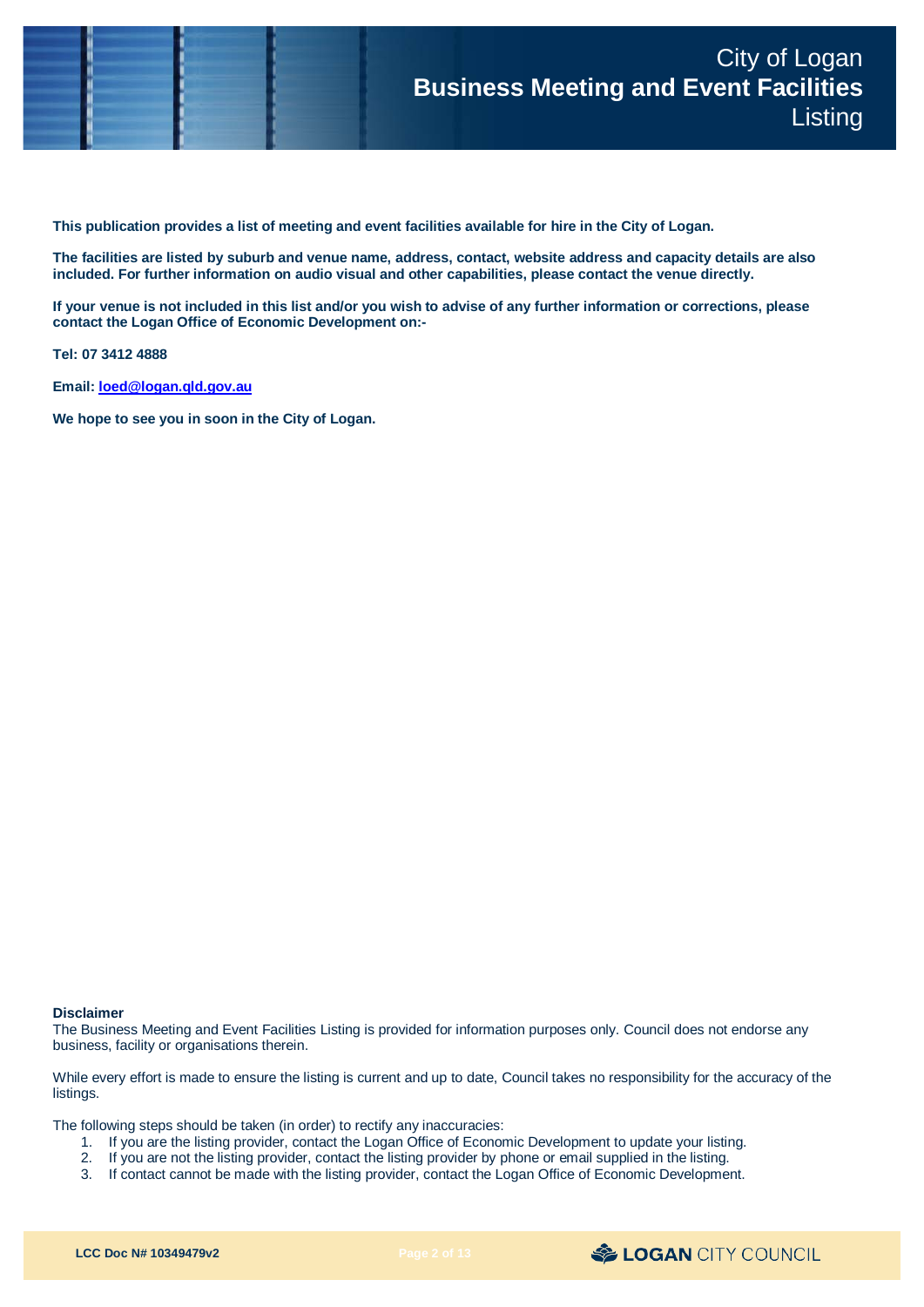| <b>Venue</b>                                                                                       | <b>Contact Details</b>                                                                                                                                                    | Capacity                                                                                                    |
|----------------------------------------------------------------------------------------------------|---------------------------------------------------------------------------------------------------------------------------------------------------------------------------|-------------------------------------------------------------------------------------------------------------|
| <b>Beenleigh Bowls Club</b><br>11 Hanover Street<br><b>BEENLEIGH QLD 4207</b>                      | P: 07 3297 2208<br>W: beenleighbowlsclub.com<br>E: info@beenleighbowlsclub.com                                                                                            | <b>Function Rooms</b><br>Capacity 220                                                                       |
| <b>Beenleigh Events Centre</b><br><b>Cnr Kent &amp; Crete Streets</b><br><b>BEENLEIGH QLD 4207</b> | P: 07 3412 4403<br>W: www.logan.qld.gov.au/facilities-and-<br>recreation/community-centres/beenleigh-events-<br>centre<br>E: beenleigheventscentre@logan.gld.gov.au       | <b>Function Room</b><br>Capacity 550                                                                        |
| <b>Beenleigh Showgrounds</b><br>1-19 Showgrounds Drive<br>BEENLEIGH. QLD. 4207                     | P: 07 3807 1871<br>W: https://www.beenleighshow.com.au/ground-<br>hire/<br>E: admin@beenleighshow.com.au                                                                  | Variety of Pavilions,<br>Arenas, Amenities and<br>Precincts to suit a<br>range of activities &<br>functions |
| <b>Beenleigh Neighbourhood Centre</b><br>10 James Street<br>BEENLEIGH QLD 4207                     | P: 07 3287 2840<br>W: beenleigh.org.au<br>E: bdcda@beenleigh.org.au                                                                                                       | <b>Function Room</b><br>Capacity 50                                                                         |
| <b>Beenleigh PCYC</b><br>20-38 Alamein Street<br>BEENLEIGH QLD 4207                                | P: 07 3380 1777<br>W: www.pcyc.org.au/Beenleigh<br>E: danielle.mcgoldrick@pcyc.org.au                                                                                     | <b>Function Room</b><br>Capacity 400                                                                        |
| <b>Beenleigh RSL</b><br>13 Bardyn Halliday Drive<br>MOUNT WARREN PARK QLD 4207                     | P: 07 3287 4000<br>W: www.beenleighrsl.com.au<br>E: memberservices@beenleighrsl.com.au                                                                                    | <b>Function Room</b><br>Capacity 250                                                                        |
| <b>Beenleigh Artisan Distillers</b><br>142 Distillery Road<br>BEENLEIGH QLD 4207                   | P: 07 3807 3737<br>W: http://beenleighrum.com.au<br>E: visitors.centre@beenleighrum.com.au                                                                                | <b>Function Room</b><br>Capacity 100                                                                        |
| <b>Beenleigh State School</b><br>22 James Street<br>BEENLEIGH QLD 4207                             | P: 07 3386 2333<br>W: https://beenleighss.eq.edu.au<br>E: Principal@BeenleighSS.eq.edu.au                                                                                 | Hall<br>Capacity 300                                                                                        |
| <b>Beenleigh Tavern</b><br>114 Distillery Road<br>BEENLEIGH QLD 4207                               | P: 07 3287 4777<br>W: http://beenleightavern.com.au<br>E: beenleightavern.manager@spirithotels.com.au                                                                     | <b>Function Room</b><br>Capacity 70                                                                         |
| <b>Club Beenleigh</b><br>28A Alamein Street<br>BEENLEIGH OLD 4207                                  | P: 07 3807 5836<br>W: www.clubbeenleigh.com.au<br>E: admin@clubbeenleigh.com.au                                                                                           | <b>Function Room</b><br>Capacity 200                                                                        |
| <b>McDonalds Beenleigh</b><br>38 George Street<br>BEENLEIGH QLD 4207                               | P: 07 3807 0800 Stacey 0428 209 672<br>For bookings<br>https://www.mcdonaldslocallogan.com.au/meeting<br>-rooms/item/15-beenleigh-meeting-room<br>E: stacey@pertex.com.au | <b>Capacity Meeting</b><br>Room 25                                                                          |

& LOGAN CITY COUNCIL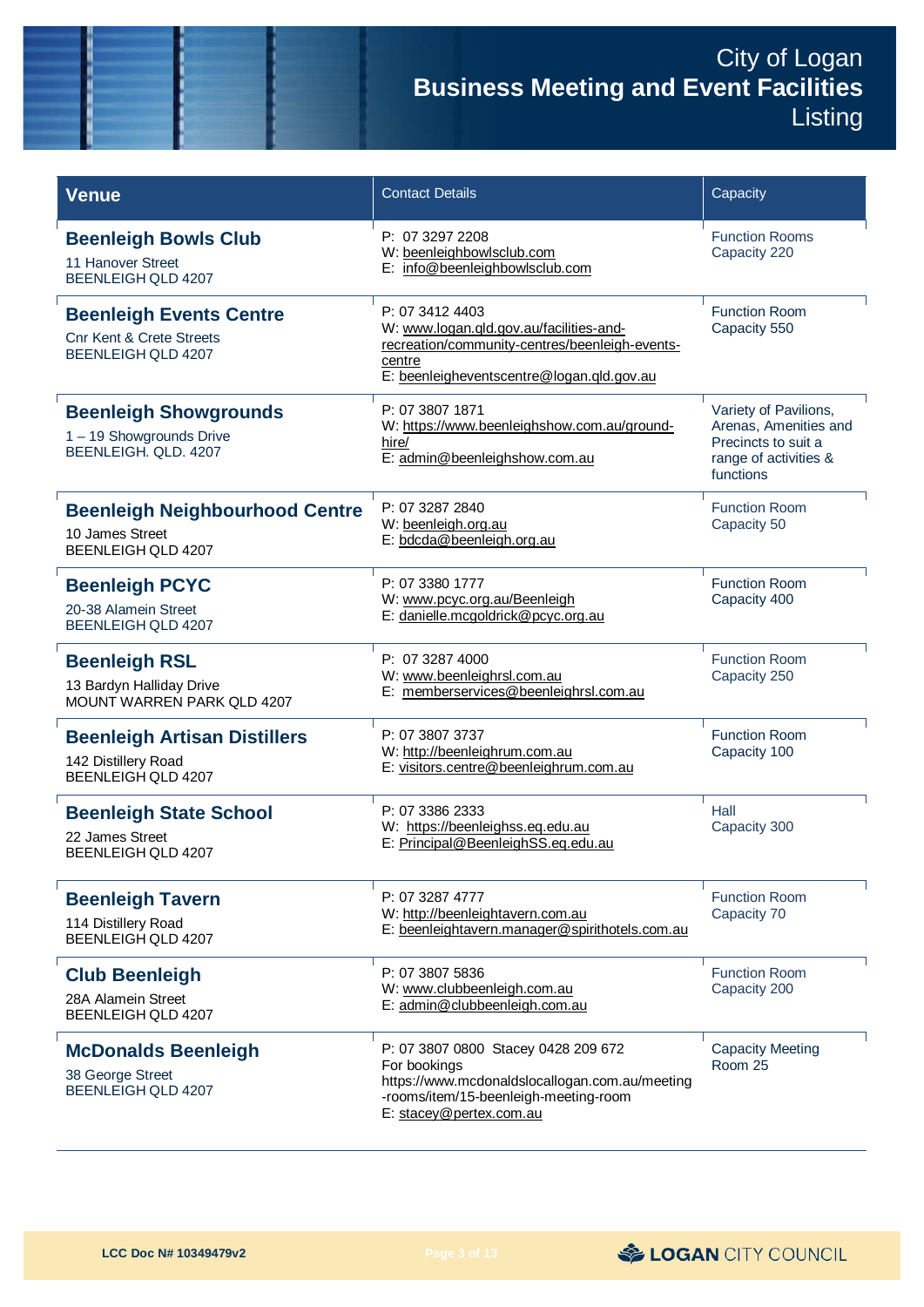| <b>Venue</b>                                                                                                               | <b>Contact Details</b>                                                                                           | Capacity                                                |
|----------------------------------------------------------------------------------------------------------------------------|------------------------------------------------------------------------------------------------------------------|---------------------------------------------------------|
| <b>Royal Hotel Beenleigh</b><br>85 George Street<br><b>BEENLEIGH QLD 4207</b>                                              | P: 07 3287 5000<br>W: https://www.royalhotelbeenleigh.com.au<br>E: royal.hotel@alhgroup.com.au                   | <b>Function Room</b><br>Capacity 150                    |
| <b>Bethania Community Centre</b><br>118 Station Road<br><b>BETHANIA QLD 4205</b>                                           | P: 07 3805 2687<br>E: bethaniacc@bigpond.com                                                                     | <b>Function Room</b><br>Capacity 150                    |
| <b>Browns Plains Hotel</b><br>64 Browns Plains Road<br><b>BROWNS PLAINS QLD 4118</b>                                       | P: 07 3386 9200<br>W: www.brownsplainshotel.com.au<br>E: brownsplains.function@spirithotels.com.au               | <b>Function Room</b><br>Capacity 70                     |
| <b>Browns Plains State School</b><br>1-29 Mayfair Drive<br><b>BROWNS PLAINS QLD 4118</b>                                   | P: 07 3809 6222<br>W: https://brownsplainsss.eq.edu.au<br>E: the.principal@brownsplainsss.ed.edu.au              | Hall<br>Capacity 300                                    |
| <b>Hive West</b><br>Logan West Library<br>69 Grand Plaza Drive<br><b>BROWNS PLAINS QLD 4118</b>                            | P: 07 3412 4160<br>W: https://loganlibraries.org/facility/logan-west-<br>library/hive-west/                      | Coworking space<br>Capacity 20                          |
| <b>Logan West Library</b><br>69 Grand Plaza Drive<br><b>BROWNS PLAINS QLD 4118</b>                                         | P: 07 3412 4160<br>W: http://loganlibraries.org/facility/logan-west-<br>library<br>E: libraries@logan.qld.gov.au | Not for profit only<br>2 x Meeting Rooms<br>Capacity 40 |
| <b>McDonalds Browns plains</b><br>26-48 Browns Plains Road<br><b>BROWNS PLAINS QLD 4118</b>                                | P: 07 3800 8873<br>W: https://mcdonalds.com.au/store/browns-plains-<br>qld<br>E: 0352@au.stores.mcd.com          | <b>Meeting Room</b><br>Capacity 15                      |
| <b>Ozsports - Browns Plains</b><br>40 - 44 Johnson Road<br>HILLCREST QLD 4114                                              | P: 07 3800 5454<br>W: www.ozsports.com<br>E: ozsportsbp@gmail.com                                                | Hall<br>Capacity 100                                    |
| <b>South West 1 Enterprise Park &amp;</b><br><b>Berrinba Wetlands</b><br><b>Wayne Goss Drive</b><br>BROWNS PLAINS QLD 4118 | P: 3412 5410<br>(this site is part of Logan Entertainment Centre<br>bookings).                                   | <b>Function Room</b><br>Capacity 60                     |
| <b>Riverlakes Tavern</b><br>Gleneagles Avenue<br><b>CORNUBIA QLD 4130</b>                                                  | P: 07 3287 6288<br>W: www.riverlakes.com.au<br>E: functions@riverlakes.com.au                                    | <b>Function Room</b><br>Capacity 200                    |
| <b>Crestmead Community Centre</b><br><b>Gimlet Street</b><br>CRESTMEAD QLD 4132                                            | P: 07 3805 4100<br>W: http://www.pcyc.org.au/Crestmead<br>E: crestmead@pcyc.org.au                               | 4 Meeting Rooms<br>Capacity 20 - 120                    |
| <b>Kensington Junction Hotel</b><br>25 Julie Street<br>CRESTMEAD QLD 4132                                                  | P: 07 3803 3444<br>W: www.kensingtonjunction.com.au<br>E: Kensington.junction@alhgroup.com.au                    | <b>Function Room</b><br>Capacity 100                    |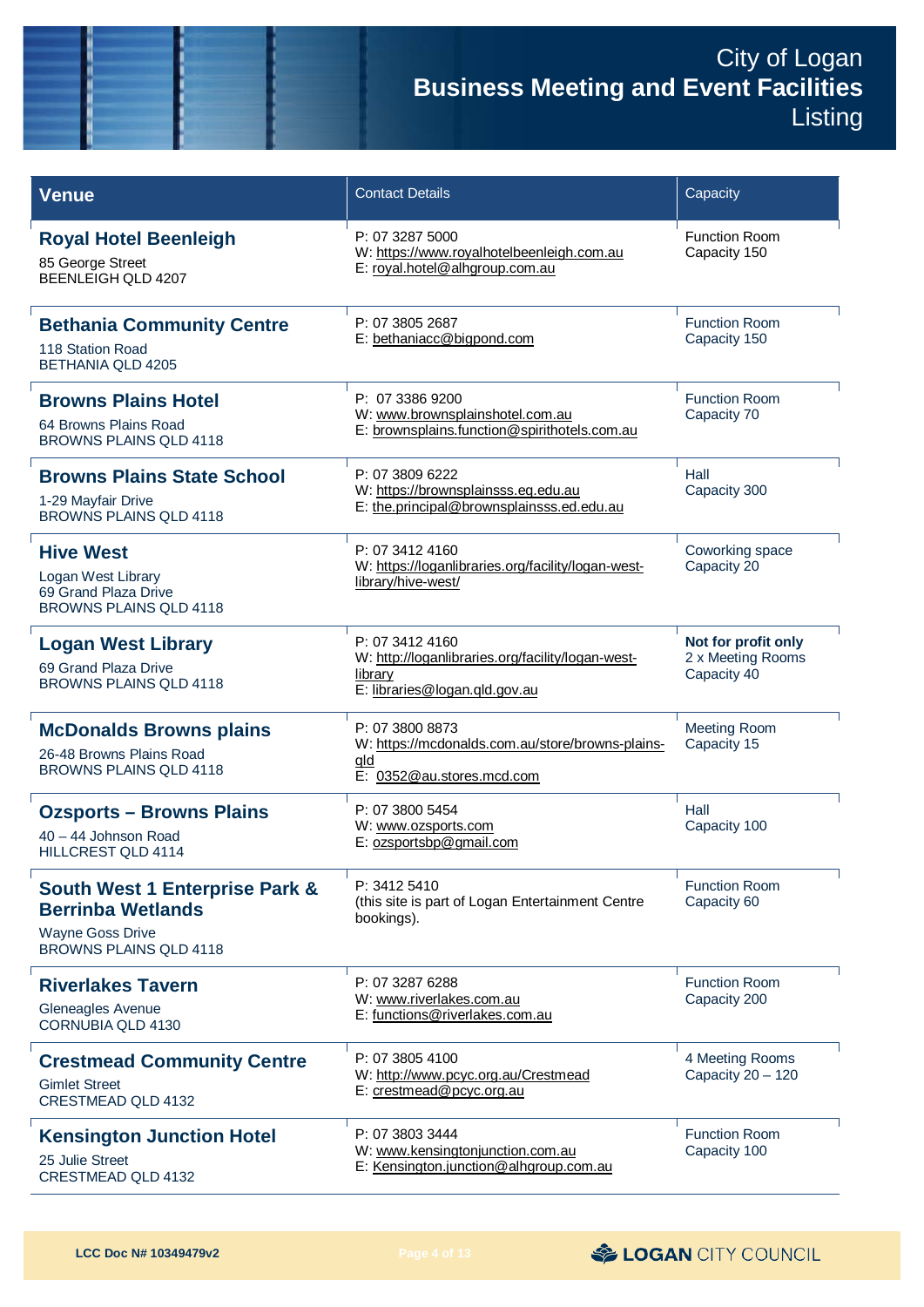| <b>Venue</b>                                                                                     | <b>Contact Details</b>                                                                                                                                                                                                                               | Capacity                                                                                                                                                                                                                                                   |
|--------------------------------------------------------------------------------------------------|------------------------------------------------------------------------------------------------------------------------------------------------------------------------------------------------------------------------------------------------------|------------------------------------------------------------------------------------------------------------------------------------------------------------------------------------------------------------------------------------------------------------|
| <b>Logan Metro Sports Centre</b><br>357 Browns Plains Road<br><b>CRESTMEAD QLD 4132</b>          | P: 07 3412 5941<br>$\bullet$<br>W: http://www.loganleisurecen<br>events from 10 to 1,000<br>tres.com.au/<br>$\bullet$<br>E:<br>SallyPorteous@logan.gld.gov.<br>$\bullet$<br>au<br>capacity for 2,000<br>$\bullet$<br><b>Car Parking</b><br>$\bullet$ | Function spaces are suitable for<br>A range of meeting rooms and event<br>spaces to accommodate all events.<br>Tiered sports hall with seating<br>Functions area is divisible into 4<br>smaller rooms with Lounge, Balcony<br>and Boardroom also available |
| <b>Daisy Hill State School</b><br>20-50 Daisy Hill Road<br>DAISY HILL QLD 4127                   | P: 07 3386 5222<br>W: https://daisyhillss.eq.edu.au<br>E: admin@daisyhillss.eq.edu.au                                                                                                                                                                | Hall<br>Capacity 180                                                                                                                                                                                                                                       |
| <b>Twin Rivers Centre</b><br>104 River Hills Road<br>EAGLEBY QLD 4207                            | P: 07 3382 4000<br>W: http://twinrivers.org.au<br>E: info@twinrivers.org.au                                                                                                                                                                          | Function Room &<br><b>Meeting Rooms</b><br>Capacity 10 - 150                                                                                                                                                                                               |
| <b>Eagleby Community Centre</b><br>8-16 Cowper Ave, Eagleby<br>EAGLEBY QLD 4207                  | P: 07 3807 3833<br>W: http://eagleby.org.au<br>E: admin@eagleby.org.au                                                                                                                                                                               | 3 Function Rooms<br>Capacity 8 - 150                                                                                                                                                                                                                       |
| <b>Eagleby Community Hall</b><br>94-112 Fryar Road, Eagleby<br>EAGLEBY QLD 4207                  | P: 07 3807 3833<br>W: http://eagleby.org.au<br>E: admin@eagleby.org.au                                                                                                                                                                               | 2 Function rooms<br>Capacity 8 - 300                                                                                                                                                                                                                       |
| <b>Eagleby McDonalds</b><br>19-29 Riverhills Road<br>EAGLEBY QLD 4207                            | P: 3080 5403<br>For bookings<br>https://www.mcdonaldslocallogan.com.au/meeting<br>-rooms/item/27-eagleby-meeting-room<br>E: stacey@pertex.com.au                                                                                                     | <b>Meeting Room</b><br>Capacity 15.                                                                                                                                                                                                                        |
| <b>Eagleby South State School</b><br>Cnr Fryar and River Hills Roads<br>EAGLEBY QLD 4207         | P: 07 3802 9222<br>W: https://eaglebysouthss.eq.edu.au<br>E: principal@eaglesouthss.eq.edu.au                                                                                                                                                        | Hall Capacity 500<br><b>Meeting Room</b><br>Capacity 40<br><b>Board Room</b><br>Capacity 15                                                                                                                                                                |
| <b>Eden's Landing State School</b><br>Jamie Nicolson Avenue<br><b>EDENS LANDING QLD 4207</b>     | P: 07 3826 0333<br>W: https://edenslandingss.eq.edu.au<br>E: office@edenslandingss.eq.edu.au                                                                                                                                                         | <b>Function Room</b><br>Capacity 300                                                                                                                                                                                                                       |
| <b>Flagstone State School</b><br>1-45 Poinciana Drive<br>FLAGSTONE QLD 4280                      | P: 07 5547 9222<br>W: https://flagstonss.eq.edu.au<br>E: the.principal@flagstonss.eq.edu.au                                                                                                                                                          | <b>Function Room</b><br>Capacity 850                                                                                                                                                                                                                       |
| <b>Greenbank Community Centre</b><br>145-167 Teviot Road, Greenbank<br><b>GREENBANK QLD 4124</b> | P: 0404 564 012<br>W: http://www.greenbankcommunitycentre.com.au                                                                                                                                                                                     | <b>Function &amp; Meeting</b><br>Room<br>Capacity 4 - 300                                                                                                                                                                                                  |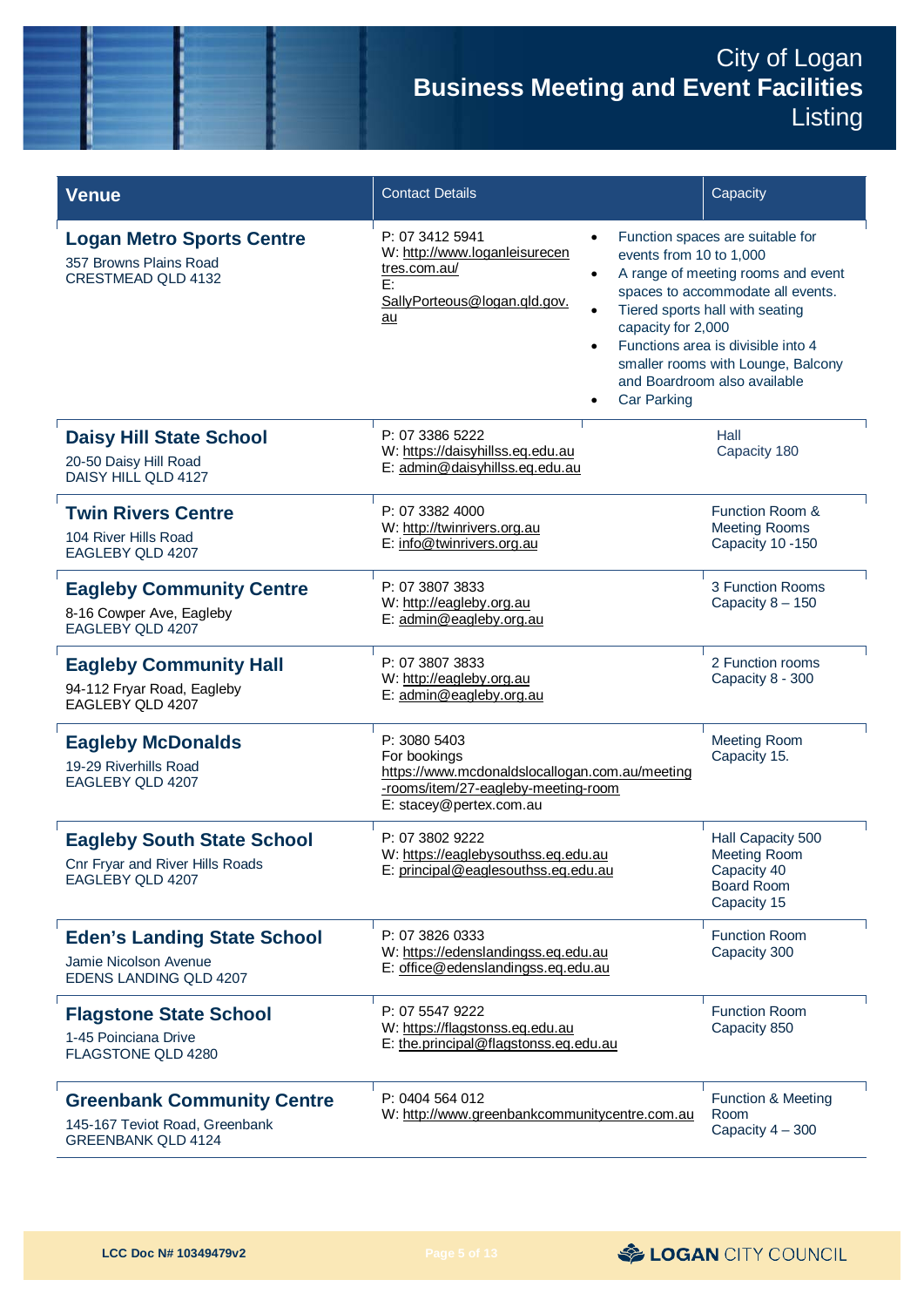| <b>Venue</b>                                                                                          | <b>Contact Details</b>                                                                                              | Capacity                                                 |
|-------------------------------------------------------------------------------------------------------|---------------------------------------------------------------------------------------------------------------------|----------------------------------------------------------|
| <b>Greenbank State School</b><br>12-54 Goodna Road<br><b>GREENBANK QLD 4124</b>                       | P: 07 3380 3222<br>W: https://greenbankss.eq.edu.au<br>E: principal@greenbankss.eq.edu.au                           | Auditorium<br>Capacity 1000<br>(Standing)                |
| <b>Middle Green Sports Club</b><br>720 Middle Road<br><b>GREENBANK QLD 4124</b>                       | P: 07 3297 5912<br>W: www.middlegreen.com.au<br>E: info@middlegreen.com.au                                          | <b>Function Room</b><br>Capacity 60                      |
| <b>Pub Lane Tavern</b><br>11 Pub Lane<br><b>GREENBANK QLD 4124</b>                                    | P: 07 3200 0030<br>W: www.publanetavern.com.au<br>E: publane.tavern@alhgroup.com.au                                 | Capacity 120                                             |
| <b>Greenbank RSL</b><br>54 Anzac Avenue<br><b>HILLCREST QLD 4118</b>                                  | P: 07 3800 7746<br>W: www.greenbankrsl.com.au<br>E: info@greenbankrsl.com.au                                        | <b>Function Rooms</b><br>Capacity 350                    |
| <b>Johnson Road Motel</b><br>116-120 Johnson Road<br><b>HILLCREST QLD 4118</b>                        | P: 07 3809 1000<br>W: http://johnsonroadmotel.com.au/<br>E: info@johnsonroadmotel.com.au                            | <b>Function Room</b><br>Capacity 30                      |
| <b>Logan West Community Centre</b><br>2 Wineglass Drive<br>HILLCREST QLD 4118                         | P: 07 3800 3929<br>W: http://www.logan.gld.gov.au/community-<br>support/community-development/community-<br>centres | 2 Function Rooms<br>Capacity 410                         |
| <b>Caddies Community Centre</b><br>19-33 South Street<br>JIMBOOMBA QLD 4280                           | P: 07 5547 8077                                                                                                     | <b>Function &amp; Meeting</b><br>Room<br>Capacity 4 - 60 |
| <b>Dorrington House</b><br><b>Johanna Street</b><br>JIMBOOMBA QLD 4280                                | P: 0417 630 647<br>W: http://www.jimboombarotary.com.au/venues<br>/dorrington-house                                 | Hall<br>Capacity 70                                      |
| <b>Emmaus College</b><br>48 East Street<br>JIMBOOMBA QLD 4280                                         | P: 07 5547 9990<br>W: www.emmausjimboomba.gld.edu.au<br>E: psjimboomba@bne.catholic.edu.au                          | Hall<br>Capacity 300                                     |
| <b>Jimboomba Community Centre</b><br>Jimboomba Library<br>18 - 22 Honora Street<br>JIMBOOMBA QLD 4280 | P: 07 3412 3412                                                                                                     | Not for profit only<br>Hall<br>Capacity 50               |
| <b>Jimboomba Country Tavern</b><br>Cnr Mt Lindesay Hwy & Cusack Lane<br>JIMBOOMBA QLD 4280            | P: 07 5546 0100<br>W: www.jimboombatavern.com.au<br>E: Jimboomba.tavern@alhgroup.com.au                             | Outdoor Event area<br>Capacity 100                       |

LOGAN CITY COUNCIL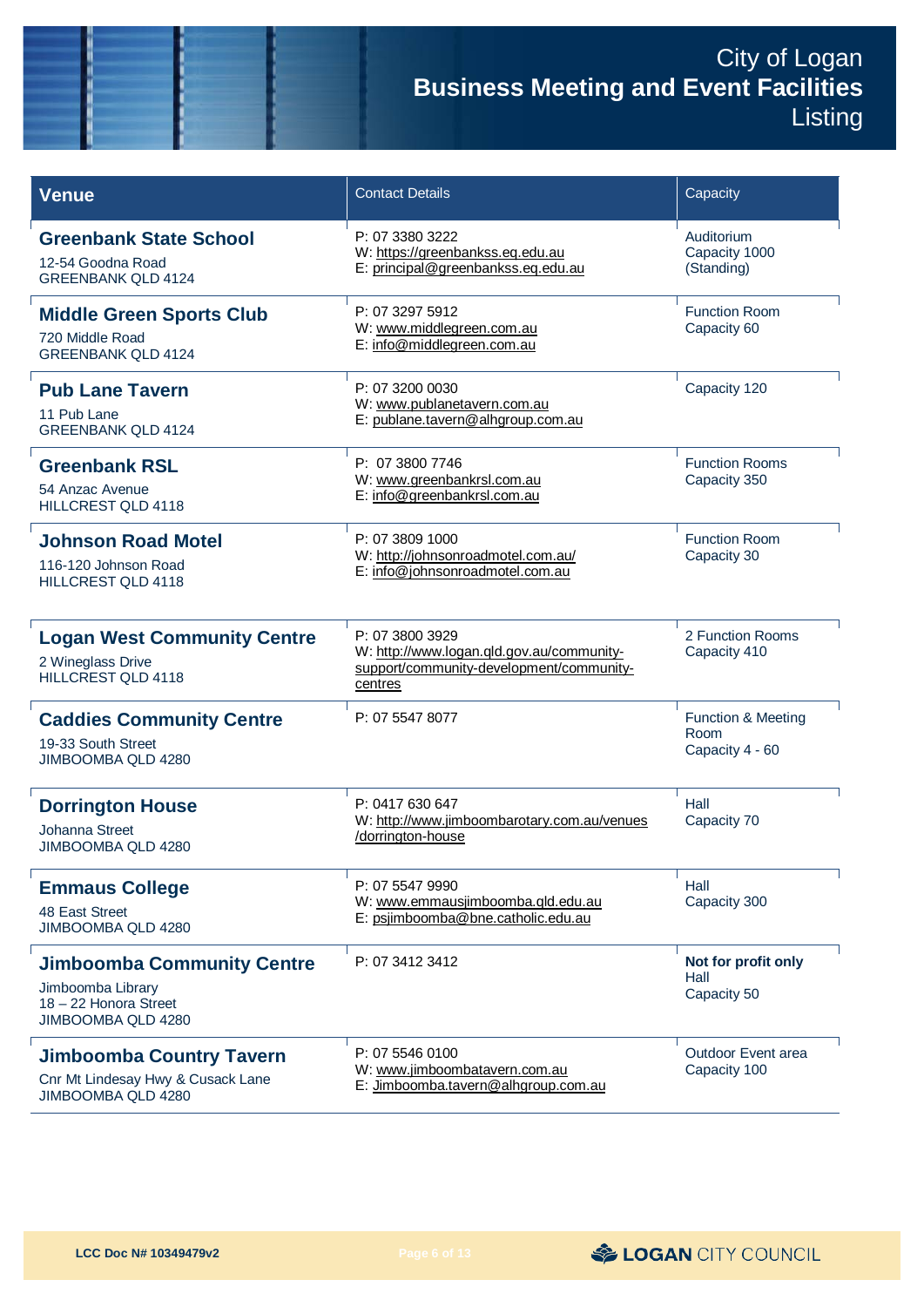| <b>Venue</b>                                                                                      | <b>Contact Details</b>                                                                                                                                        | Capacity                                                        |
|---------------------------------------------------------------------------------------------------|---------------------------------------------------------------------------------------------------------------------------------------------------------------|-----------------------------------------------------------------|
| Jimboomba House<br>105 Johanna Street<br>JIMBOOMBA QLD 4280                                       | P: 07 5547 9605<br>E: jimboombahouse@yahoo.com.au<br>F: https://www.facebook.com/jimboombahouse/                                                              | <b>Function Room</b><br>Capacity 50                             |
| <b>McDonalds Jimboomba</b><br>125 - 145 Brisbane Street<br>JIMBOOMBA QLD 4280                     | P: 07 5540 3751<br>W: https://mcdonalds.com.au/store/jimboomba<br>E: 1274@au.stores.mcd.com                                                                   | <b>Meeting Room</b><br>Capacity 10                              |
| <b>Family &amp; Kids Care Foundation</b><br>254 Jacaranda Avenue<br>KINGSTON QLD 4114             | P: 07 3808 5288<br>W: www.familyandkidscare.com.au<br>E: admin@familyandkidscare.com.au                                                                       | <b>Function Room</b><br>Capacity 50                             |
| <b>Kingston Butter Factory</b><br><b>Community Arts Centre</b><br>Milky Way<br>KINGSTON QLD 4114  | P: 07 3412 5410<br>W: http://www.logan.qld.gov.au/facilities-and-<br>recreation/arts-culture-and-heritage/kingston-<br>butter-factory<br>E: Ichms@bigpond.com | 5 Rooms for hire<br>Capacity $15 - 206$                         |
| <b>Kingston East Neighbourhood</b><br><b>Group</b><br>117 Meakin Road<br>KINGSTON QLD 4114        | P: 07 3808 1684<br>W: www.keng.org.au<br>E: admin@keng.org.au                                                                                                 | Auditorium<br>Capacity 50<br>3 Meeting rooms<br>Capacity 4 - 20 |
| <b>Kingston School of Arts</b><br>7-9 Mary Street<br>KINGSTON QLD 4114                            | M: 0413 255 317<br>E: johns.reg@bigpond.com                                                                                                                   | Capacity 150                                                    |
| <b>Logan Rec Club</b><br>4 Alba Lane<br>KINGSTON QLD 4114                                         | P: 07 3208 9311<br>W: www.loganrecclub.com.au<br>E: info@loganrecclub.com.au                                                                                  | <b>Function Room</b><br>Capacity 200                            |
| <b>Yugambeh Dreaming Community</b><br><b>Centre</b><br>558-662 Kingston Road<br>KINGSTON QLD 4114 | P: 07 3412 8222                                                                                                                                               | Hall<br>Capacity 120                                            |
| <b>Access Community Centre</b><br>92 Wembley Road<br><b>LOGAN CENTRAL QLD 4114</b>                | P: 07 3412 8222<br>W: http://www.accesscommunity.org.au                                                                                                       | Meeting rooms<br>Training rooms<br>Capacity - variable          |
| <b>Hive Central</b><br>Logan Central Library<br>26 Wilbur Street<br>LOGAN CENTRAL QLD 4114        | P: 07 3412 4100<br>W: https://loganlibraries.org/facility/logan-central-<br>library/hive-central/                                                             | Coworking space<br>Capacity 20                                  |
| <b>Logan Central Community Centre</b><br>9 - 11 Jacaranda Avenue<br>LOGAN CENTRAL QLD 4114        | P: 07 3290 0088<br>W: https://lacota.org.au/                                                                                                                  | Hall<br>Capacity 300                                            |

& LOGAN CITY COUNCIL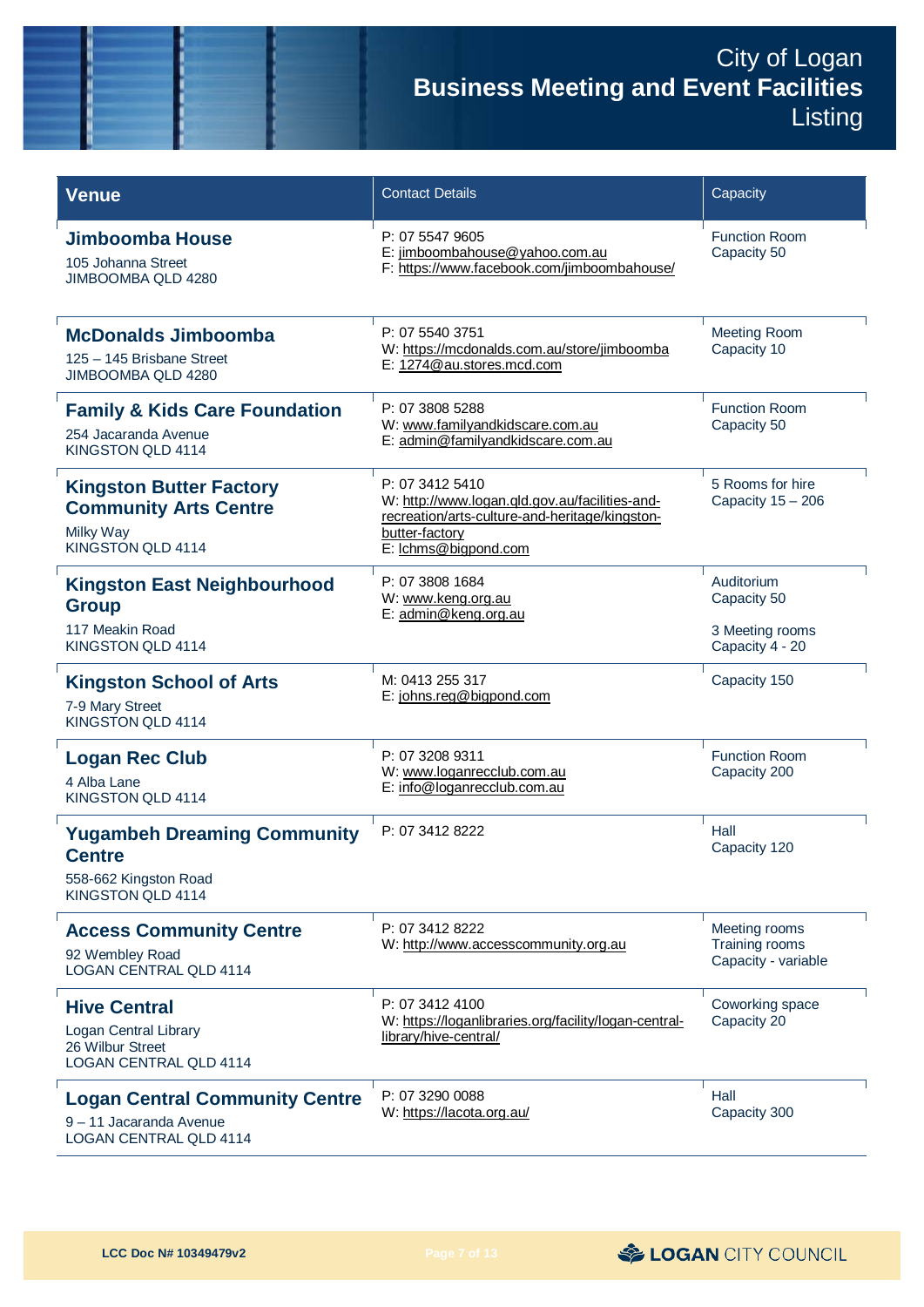| <b>Venue</b>                                                                                                | <b>Contact Details</b>                                                                                                                                                                                                                                                                                     | Capacity                                                              |
|-------------------------------------------------------------------------------------------------------------|------------------------------------------------------------------------------------------------------------------------------------------------------------------------------------------------------------------------------------------------------------------------------------------------------------|-----------------------------------------------------------------------|
| <b>Logan City PCYC</b><br>Lot 7 Jacaranda Avenue<br><b>WOODRIDGE QLD 4114</b>                               | P: 07 3442 1700<br>W: www.pcyc.org.au/LoganCity<br>E: reception@logan.pcyc.org.au                                                                                                                                                                                                                          | Hall<br>Capacity 200                                                  |
| <b>Logan City Tavern</b><br>108 Wembley Road<br><b>LOGAN CENTRAL QLD 4114</b>                               | P: 07 3208 3666<br>W: www.logancitytavern.com.au<br>E: info@logancitytavern.com                                                                                                                                                                                                                            | Capacity 100                                                          |
| <b>Logan Entertainment Centre</b><br>170 Wembley Road<br><b>LOGAN CENTRAL QLD 4114</b>                      | P: 07 3412 5626<br>W: www.loganentertainmentcentre.com.au<br>E: entertainment@logan.gld.gov.au                                                                                                                                                                                                             | Various rooms<br>Capacity 20 - 1240                                   |
| <b>McDonalds Logan Central</b><br>5 Leichhardt Street (Cnr Wembley Road)<br><b>LOGAN CENTRAL QLD 4114</b>   | P: 07 3808 4422 Stacey 0428 209 6722<br><b>For Bookings Terraces</b><br>https://www.mcdonaldslocallogan.com.au/meeting<br>-rooms/item/11-logan-central-terrace-room<br>Ronald room<br>https://www.mcdonaldslocallogan.com.au/meeting<br>-rooms/item/3-logan-central-ronald-room<br>E: stacey@pertex.com.au | 2 x Meeting Room<br><b>Terraces Capacity 15</b><br>Ronald Capacity 30 |
| <b>Loganlea Community Centre</b><br>28-32 Timms Street<br>LOGANLEA QLD 4131                                 | P: 07 3290 4450<br>W: http://www.loganleacommunity.org.au<br>E: admin@loganleacommunity.org.au                                                                                                                                                                                                             | Hall<br>Capacity 80<br>Family Room 25                                 |
| <b>Logan Reserve State School</b><br>369-379 School Road<br><b>LOGAN RESERVE QLD 4133</b>                   | P: 07 3489 5444<br>W:https://loganreservess.eq.edu.au/Pages/default.<br>aspx<br>E: the.principal@loganreservess.eq.edu.au                                                                                                                                                                                  | Hall<br>Capacity 500                                                  |
| <b>Logan Village Lions Club Hall</b><br>30 Wharf Street<br><b>LOGAN VILLAGE QLD 4207</b>                    | P: 0439 165 601<br>W: http://loganvillage.gld.lions.org.au/-<br>hallbookings<br>E: lions.hallbookings@gmail.com                                                                                                                                                                                            | 3 x Meeting Rooms<br>Capacity 30 - 70                                 |
| <b>Logan Village Hotel</b><br>135 Albert Street<br><b>LOGAN VILLAGE QLD 4207</b>                            | P: 07 5546 3866<br>W: www.mcguireshotels.com.au/loganvillage<br>E: loganvillage@mcguireshotels.com.au                                                                                                                                                                                                      | Capacity 100                                                          |
| <b>Logan Village Lions Community</b><br><b>Hall</b><br><b>Wharf Street</b><br><b>LOGAN VILLAGE QLD 4207</b> | P: 0439 165 601<br>W: http://loganvillage.gld.lions.org.au/-<br>hallbookings<br>E: lions.hallbookings@gmail.com                                                                                                                                                                                            | Hall<br>Capacity 100                                                  |
| <b>Green Frog Hollow Road</b><br>1551 Waterford-Tamborine Road<br><b>LOGAN VILLAGE QLD 4207</b>             | P: 07 5546 8267<br>W: http://www.greenfroghollow.com.au/<br>Email admin@greenfroghollow.com.au                                                                                                                                                                                                             | Capacity 100                                                          |
| <b>Fitzy's Loganholme</b><br>Bryants Road & Pacific Highway<br>LOGANHOLME QLD 4129                          | P: 07 3209 8022<br>W: http://www.ourhotels.com.au/fitzysloganholme/<br>E: functions@fitzys.com.au                                                                                                                                                                                                          | <b>Function Room</b><br>Capacity 450                                  |

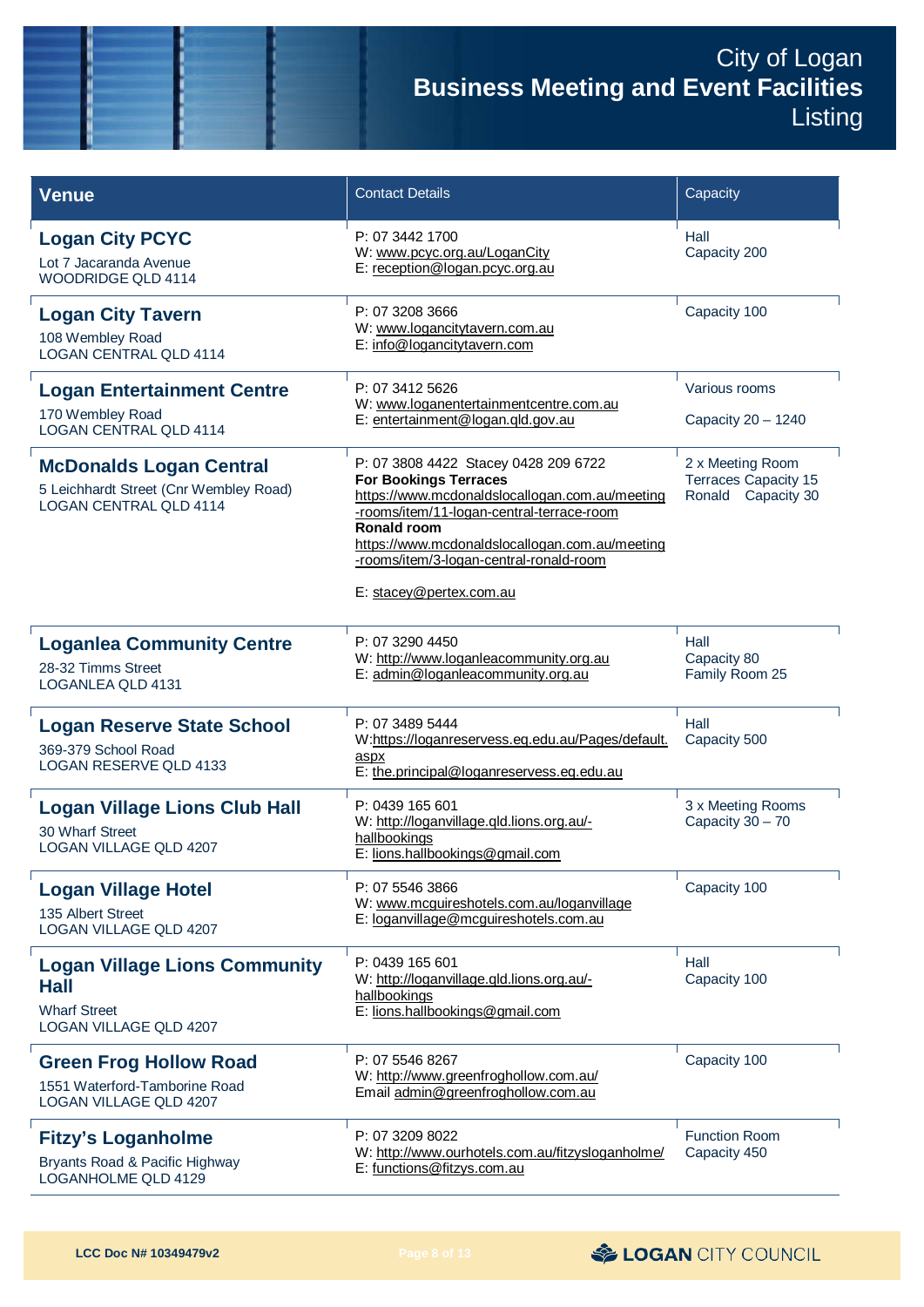| <b>Venue</b>                                                                                        | <b>Contact Details</b>                                                                                                                                                  | Capacity                                                                      |
|-----------------------------------------------------------------------------------------------------|-------------------------------------------------------------------------------------------------------------------------------------------------------------------------|-------------------------------------------------------------------------------|
| <b>KP Centre</b><br>373 Chatswood Road<br><b>SHAILER PARK QLD 4129</b>                              | P: 07 3801 4211<br>W: http://kpcentre.com.au/<br>E: booking@kpcentre.com.au                                                                                             | 2 Auditoriums<br>1 Function room<br>Capacity 450                              |
| <b>Loganholme State School</b><br><b>Wandilla Crescent</b><br><b>LOGANHOLME QLD 4129</b>            | P: 07 3801 9333 (Ask for the P&C Assoc)<br>W:https://loganholmess.eq.edu.au/Pages/default.a<br><b>Spx</b><br>E: principal@loganholmess.eq.edu.au                        | Hall<br>Capacity 550                                                          |
| <b>M1 Business Centre</b><br>Level 2<br>3972 Pacific Highway<br>LOGANHOLME QLD 4129                 | P: 07 3387 0111<br>W: http://www.m1businesscentre.com.au/<br>E: info@m1businesscentre.com.au                                                                            | Meeting, Boardroom,<br>Training Rooms,<br>Casual offices<br>Capacity $2 - 40$ |
| <b>McDonalds Loganholme</b><br><b>Bryants Road</b><br><b>LOGANHOLME QLD 4129</b>                    | P: 07 3801 1677<br>W: https://mcdonalds.com.au/store/loganholme-ii-<br><u>qld</u>                                                                                       | <b>Meeting Room</b><br>Capacity 20                                            |
| <b>McNevins Motel Loganholme</b><br>4170 Pacific Highway<br>LOGANHOLME QLD 4129                     | P: 07 3209 8830<br>W: http://mcnevins.com.au/loganholme-motel/<br>E: Loganpark@mcnevins.com.au                                                                          | Room<br>Capacity 50                                                           |
| <b>Tudor Park Community</b><br><b>Recreation Centre</b><br>71-78 Clarks Road<br>LOGANHOLME QLD 4129 | P: 07 3801 7400 or 0403 591 906<br>W: http://www.pcyc.org.au/TudorPark/<br>E: tudorpark@pcyc.org.au                                                                     | <b>Function Room</b><br>Capacity 350                                          |
| <b>Loganlea Community Centre</b><br>28-32 Timms Street<br>LOGANLEA QLD 4131                         | P: 07 3805 8260<br>W: www.loganleacommunity.org.au<br>E: admin@loganleacommunity.org.au                                                                                 | Hall & Meeting room<br>Capacity 80                                            |
| <b>Marsden Library</b><br>35 Chambers Flat Road<br>MARSDEN QLD 4132                                 | P: 047 3412 4180<br>W: http://www.logan.qld.gov.au/facilities-and-<br>recreation/libraries/library-locations/marsden-<br>library                                        | <b>Not for Profit only</b><br>Capacity $5-50$                                 |
| <b>The Queenslander Hotel</b><br>Chambers Flat Rd & Bourke Street<br>MARSDEN QLD 4133               | P: 07 3805 8888<br>W: www.mcguireshotels.com.au/thequeenslander<br>E: marsdenmanagers@mcguireshotels.com.au                                                             | Capacity 80                                                                   |
| <b>McDonalds Marsden</b><br>68 Chambers Flat Road<br>MARSDEN QLD 4132                               | P: 07 3805 4000 Stacey 0428 209 672<br>For Bookings<br>https://www.mcdonaldslocallogan.com.au/meeting<br>-rooms/item/12-marsden-meeting-room<br>E: stacey@pertex.com.au | <b>Meeting Room</b><br>Capacity 25                                            |
| <b>The Meadowbrook Hotel</b><br>1-7 Logandowns Drive<br>MEADOWBROOK QLD 4131                        | P: 07 3200 3777<br>W: www.meadowbrookhotel.com.au<br>E: info@meadowbrookhotel.com.au                                                                                    | Capacity 70                                                                   |

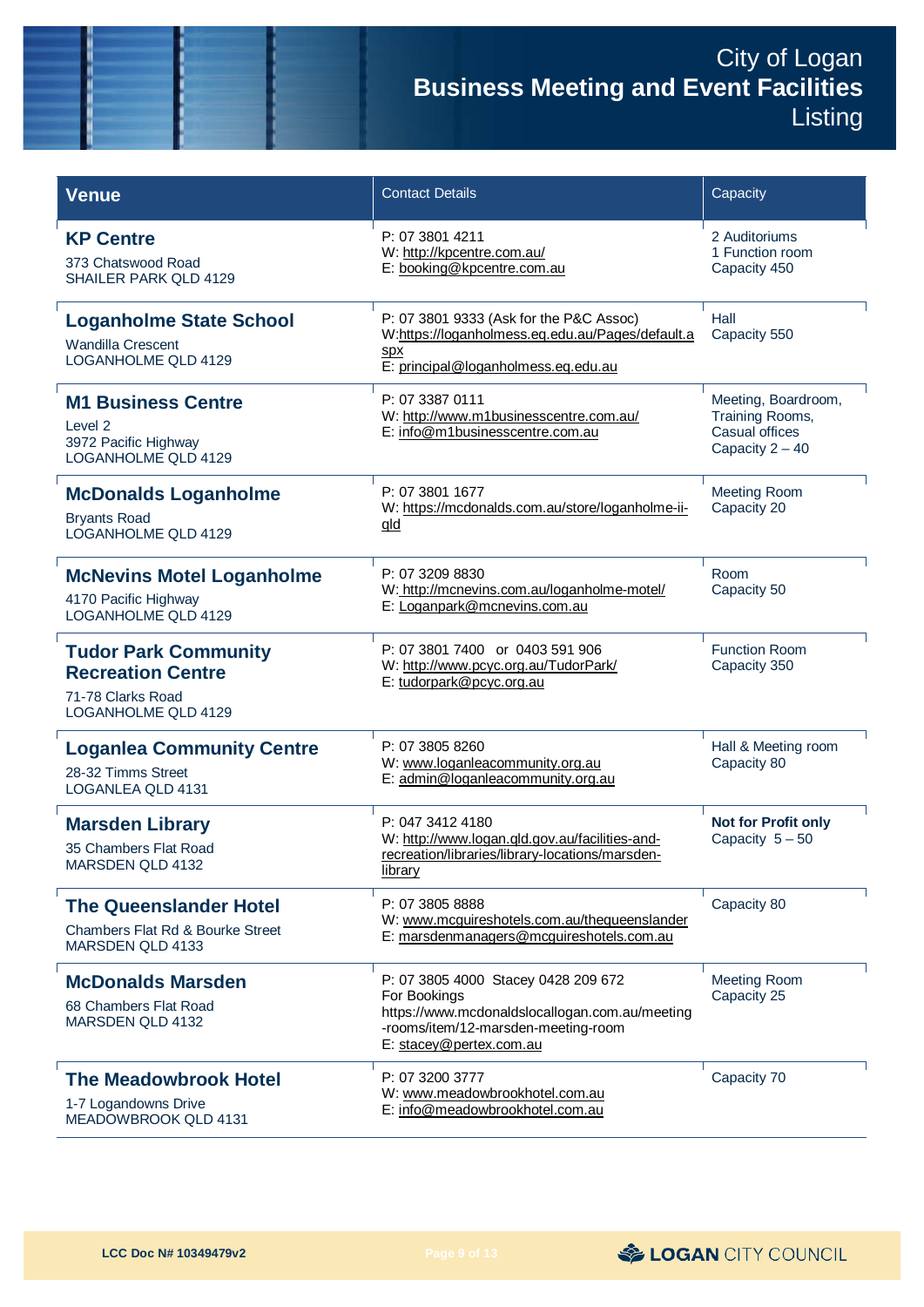| <b>Venue</b>                                                                                               | <b>Contact Details</b>                                                                                                                                                                     | Capacity                                     |
|------------------------------------------------------------------------------------------------------------|--------------------------------------------------------------------------------------------------------------------------------------------------------------------------------------------|----------------------------------------------|
| <b>Griffith University, Logan campus</b><br>68 University Drive<br>MEADOWBROOK QLD 4131                    | P: 07 3735 7247<br>W: https://www.griffith.edu.au/about-<br>griffith/campuses-facilities/logan<br>E: Russell Smith r.smith@griffith.edu.au or<br>Melissa Ward melissa.ward@griffith.edu.au | <b>Multifunction Rooms</b><br>Capacity 251+  |
| <b>McDonalds Park Ridge</b><br>Cnr Jedfire Street & Mt Lindesay Highway<br>PARK RIDGE QLD 4125             | P: 07 3802 2801<br>W: https://mcdonalds.com.au/store/park-ridge                                                                                                                            | <b>Meeting Room</b><br>Capacity 20           |
| <b>Park Ridge State High School</b><br>14-30 Lancewood Street<br><b>PARK RIDGE QLD 4125</b>                | P: 07 3380 4111<br>W: https://parkridgeshs.eq.edu.au/Pages/default.a<br>spx<br>E: info@parkridgeshs.eq.edu.au                                                                              | Hall<br>Capacity 350                         |
| <b>Park Ridge State School</b><br>3776 Mount Lindesay Highway<br>PARK RIDGE QLD 4125                       | P: 07 3380 4333<br>W:https://parkridgss.eq.edu.au/Pages/default.aspx<br>E: admin@parkridgss.eq.edu.au                                                                                      | Hall<br>Capacity 500                         |
| <b>Parklands Christian Centre</b><br>1 Hillcrest Road<br>PARK RIDGE QLD 4125                               | P: 07 3802 1426<br>W: http://parklandschurch.org/<br>E: reception@parklandschurch.org                                                                                                      | Auditorium<br>Capacity 700                   |
| <b>Park Ridge Tavern</b><br>3698 Mount Lindesay Highway<br>PARK RIDGE QLD 4125                             | P: 07 3297 0500<br>W: www.parkridgetavern.com.au<br>E: manager@parkridgetavern.com.au                                                                                                      | <b>Function Room</b><br>Capacity 80          |
| <b>Underwood Park Hall</b><br><b>Underwood Road</b><br>PRIESTDALE QLD 4127                                 | P: 07 3412 3412                                                                                                                                                                            | Hall<br>Capacity 72                          |
| <b>Rochedale Community Child</b><br><b>Care</b><br>38 Sunningdale Avenue<br>ROCHEDALE SOUTH QLD 4123       | P: 07 3341 0440<br>W: http://www.rochedalecommunitychildcarecentr<br>e.com/<br>E: rochedalecomm@optusnet.com.au                                                                            | <b>Meeting Room</b><br>Capacity 40           |
| <b>Nerida Street Community Centre</b><br>19 Nerida Street<br>ROCHEDALE SOUTH QLD 4123                      | P: 07 3412 5410                                                                                                                                                                            | Hall<br>Capacity 120                         |
| <b>Springwood Lions</b><br>2 Pannikin Street<br>ROCHEDALE SOUTH QLD 4123                                   | P: 07 3457 2100<br>W: http://www.lionsatspringwood.com.au/                                                                                                                                 | 2 Functions Rooms<br>Capacity 10 - 200       |
| <b>Kimberley Park Community</b><br><b>Centre</b><br>Cnr Roselea & Lyndale Streets<br>SHAILER PARK QLD 4128 | P: 07 3801 4211<br>W: http://kpcentre.com.au/<br>E: bookings@kpcentre.com.au                                                                                                               | <b>Function Rooms</b><br>Capacity $40 - 450$ |

LOGAN CITY COUNCIL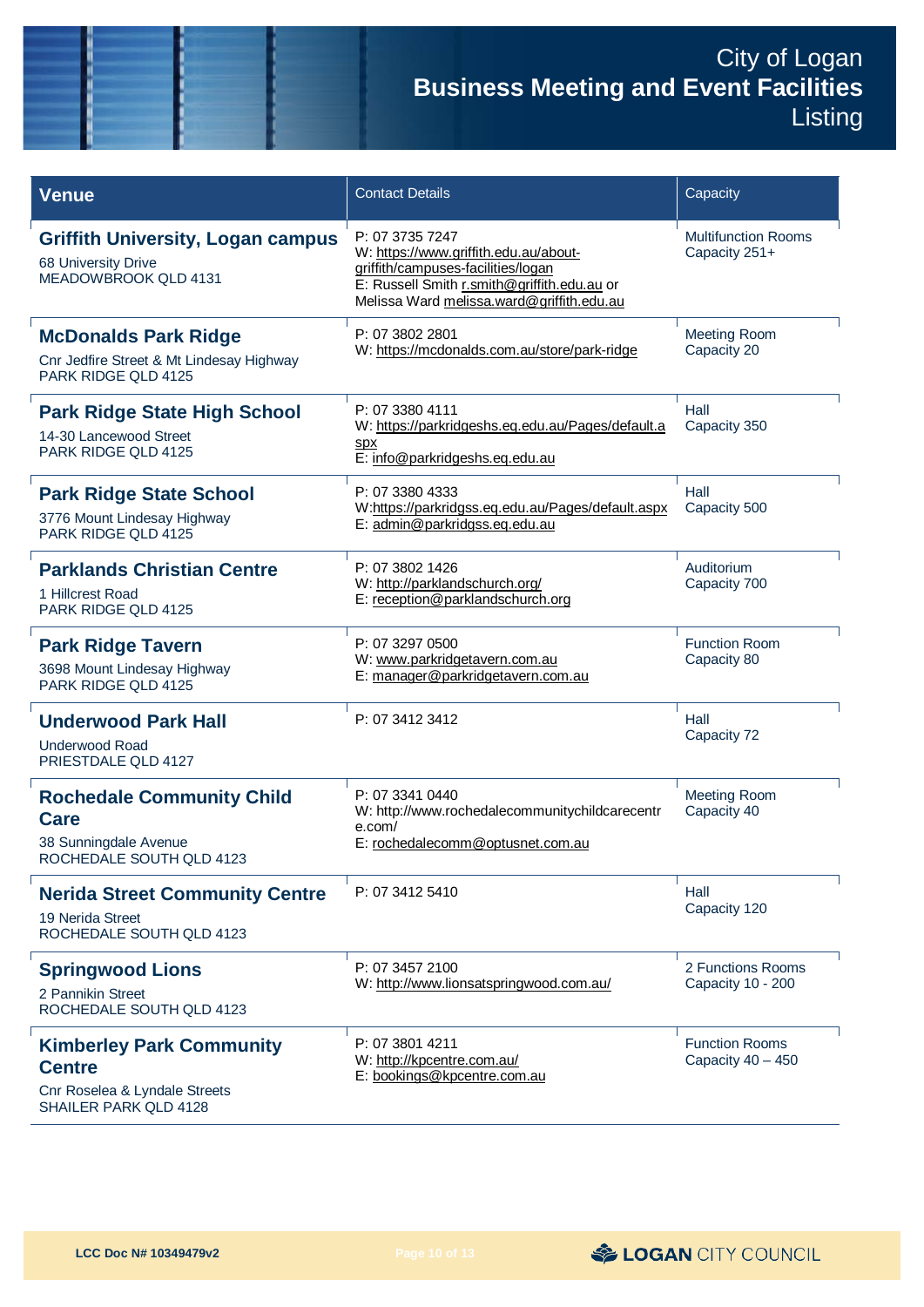| <b>Venue</b>                                                                                                           | <b>Contact Details</b>                                                                                                                  | Capacity                                      |
|------------------------------------------------------------------------------------------------------------------------|-----------------------------------------------------------------------------------------------------------------------------------------|-----------------------------------------------|
| <b>Loganholme Library</b><br>66-70 Mandew Street<br><b>SHAILER PARK QLD 4128</b>                                       | P: 07 3412 4120<br>W: http://www.logan.qld.gov.au/facilities-and-<br>recreation/libraries/library-locations/logan-<br>hyperdome-library | <b>Not for Profit Only</b><br>3 Meeting Rooms |
| <b>Shailer Park State High School</b><br><b>Leaf Street</b><br><b>SHAILER PARK QLD 4128</b>                            | P: 07 3451 2777<br>W: https://shaiparkshs.eq.edu.au/Pages/default.a<br><b>Spx</b><br>E: office@shaiparkshs.eq.edu.au                    | Auditorium<br>Capacity 1000                   |
| <b>Kingston East Neighbourhood</b><br><b>Centre</b><br>177 Meakin Road<br><b>SLACKS CREEK QLD 4127</b>                 | P: 07 3808 1684<br>W: http://www.keng.org.au/<br>E: admin@keng.org.au                                                                   | Hall<br>Capacity 50                           |
| <b>Strikers Sports &amp; Community</b><br><b>Club - Meakin Park</b><br>187 Meakin Road<br><b>SLACKS CREEK QLD 4127</b> | P: 07 3208 6500<br>E: admin@loganstrikers.com.au                                                                                        | Meeting room<br>Capacity 80                   |
| <b>Chatswood Hills Tavern</b><br>Cnr Chatswood & Magellan Road,<br>SPRINGWOOD QLD 4127                                 | P: 07 3290 5633<br>W: www.chatswoodhillstavern.com.au<br>E: chatswood.hills.tavern@alhgroup.com.au                                      | Capacity 50                                   |
| <b>Hotel Gloria</b><br>14 Carol Ave<br>SPRINGWOOD QLD 4127                                                             | P: 07 3387 6000<br>W: www.hotelgloria.com.au<br>E: reservations@hotelgloria.com.au                                                      | <b>Meeting Room</b><br>Capacity 30            |
| <b>Logan East Community</b><br><b>Neighbourhood Centre</b><br>53-55 Cinderella Drive<br>SPRINGWOOD QLD 4127            | P: 07 3808 4529<br>W: www.lecna.org.au<br>E: lecna@lecna.org.au                                                                         | Hall<br>Capacity 25                           |
| <b>Slacks Creek Progress Hall</b><br><b>Barbaralla Drive</b><br>SPRINGWOOD QLD 4127                                    | P: 0412 622 611<br>E: alexg@hitec.com.au                                                                                                | Hall<br>Capacity 100                          |
| <b>Springlife Conference Centre</b><br>178 Springwood Road<br>SPRINGWOOD QLD 4127                                      | P: 07 3299 3737<br>W: http://springlife.com.au/1/<br>E: info@springlife.com.au                                                          | 3 Rooms<br>Capacity $25 - 350$                |
| <b>Springwood Community Centre</b><br>53-57 Cinderella Drive<br>SPRINGWOOD QLD 4127                                    | P: 07 3808 4549<br>W: http://lecna.org.au<br>E: lenca@lenca.org.au                                                                      | Hall<br>Capacity 150<br>Meeting room 25       |
| <b>Springwood Hotel</b><br>Cnr Springwood & Rochedale Roads<br>SPRINGWOOD QLD 4127                                     | P: 07 3208 4444<br>W: https://www.springwoodhotel.com.au/<br>E: springwood.hotel@alhgroup.com.au                                        | <b>Function Room</b><br>Capacity 160          |

& LOGAN CITY COUNCIL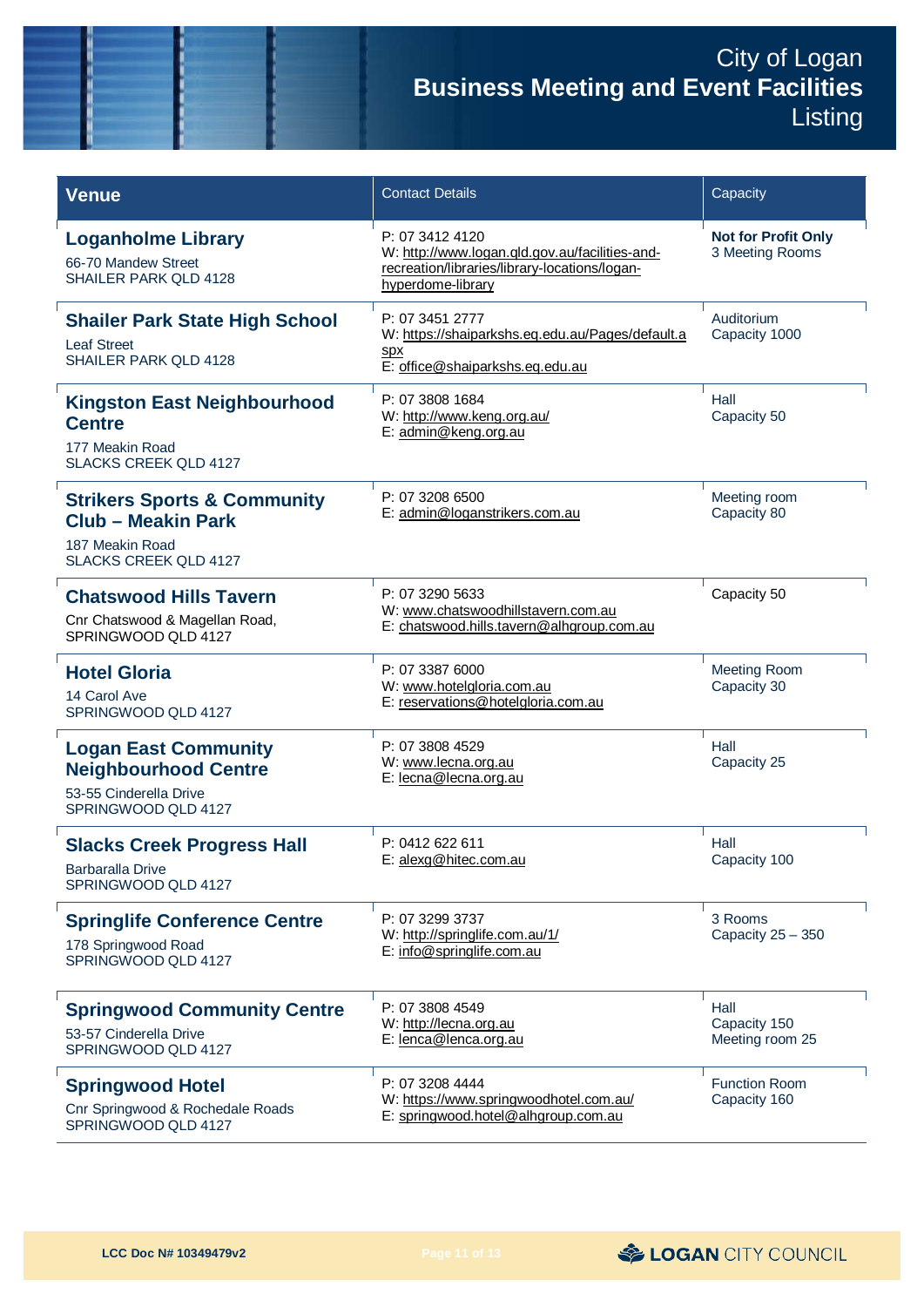| <b>Venue</b>                                                                                | <b>Contact Details</b>                                                                                                                                                    | Capacity                                                   |
|---------------------------------------------------------------------------------------------|---------------------------------------------------------------------------------------------------------------------------------------------------------------------------|------------------------------------------------------------|
| <b>Springwood Lions Club</b><br>2 Pannikin Street<br>ROCHEDALE SOUTH QLD 4123               | P: 07 3457 2100<br>W: www.lionsatspringwood.com.au                                                                                                                        | 2 Rooms<br>Capacity $10 - 200$                             |
| <b>Springwood Towers Hotel</b><br>9 Murrajong Road<br>SPRINGWOOD QLD 4127                   | P: 07 3387 7000<br>W: www.springwoodtower.com.au<br>E: sales@springwoodtower.com.au                                                                                       | 2 Function Rooms<br>Capacity 10 - 200                      |
| <b>Hotel HQ</b><br>2 Kingston Road<br>UNDERWOOD QLD 4119                                    | P: 07 3457 0000<br>W: www.hotelhq.com.au<br>E: hotelhg.functions@spirithotel.com.au                                                                                       | Capacity 120                                               |
| <b>Logan North Library</b><br>Cnr Sports Drive & Springwood Road<br>UNDERWOOD QLD 4119      | P: 07 3412 4140<br>W: http://www.logan.qld.gov.au/facilities-and-<br>recreation/libraries/library-locations/logan-north-<br>library                                       | Not for profit only<br>2 meeting rooms<br>Capacity 20 - 45 |
| <b>McDonalds Underwood</b><br>12 - 18 Kingston Road<br>UNDERWOOD QLD 4119                   | P: 07 3841 7814<br>W: https://mcdonalds.com.au/find-<br>us/restaurants?gstore=underwood<br>E: 1764@au.stores.mcd.com                                                      | <b>Meeting Room</b><br>Capacity 20                         |
| <b>Simply Beans</b><br>B6 10-14 Compton Road<br>UNDERWOOD QLD 4119                          | P: 07 3208 2900<br>W: www.simplybeans.com.au<br>E: sales@simplybeans.com.au                                                                                               | <b>Meeting Room</b><br>Capacity 8                          |
| <b>The Veresdale Hotel</b><br>6202 Mount Lindesay Highway<br><b>VERESDALE QLD 4285</b>      | P: 07 5543 1204<br>W: http://thev.com.au/<br>E: admin@thev.com.au                                                                                                         | 3 Function rooms<br>Capacity 300                           |
| <b>Fitzy's Waterford</b><br>24-34 Albert Street<br>WATERFORD QLD 4133                       | P: 07 3200 5301<br>W: www.ourhotels.com.au/fitzyswaterford<br>E: fitzyswaterford.manager@spirithotels.com.au                                                              | Capacity 100                                               |
| <b>McDonalds Holmview</b><br>302-322 Logan River Road<br><b>WATERFORD QLD 4133</b>          | P: 07 3804 7103 Stacey 0428 209 672<br>For Bookings<br>https://www.mcdonaldslocallogan.com.au/meeting<br>-rooms/item/14-holmview-meeting-room<br>E:: stacey@pertex.com.au | <b>Meeting Room</b><br>Capacity 15                         |
| <b>Woodhill Hall</b><br>6098 Mt Lindesay Highway<br>WOODHILL QLD 4285                       | P: 07 5543 1301<br>W: http://woodhillhall.business.site/                                                                                                                  | Hall<br>Capacity 100                                       |
| <b>Booran Park Neighbourhood</b><br><b>Centre</b><br>10 Pendrey Court<br>WOODRIDGE QLD 4114 | P: 0402 889 890<br>W: http://www.logan.gld.gov.au/community-<br>support/community-development/community-<br>centres<br>E: booranpark@csgroup.org.au                       | Hall and 2 meeting<br>rooms<br>Capacity 12 - 100           |
| <b>Logan Diggers</b><br>42 - 48 Blackwood Road<br>WOODRIDGE QLD 4114                        | P: 07 3208 8122<br>W: www.diggersservicesclub.com.au<br>E: marketing@diggersservicesclub.com.au                                                                           | 4 function Rooms<br>Capacity $12 - 500$                    |